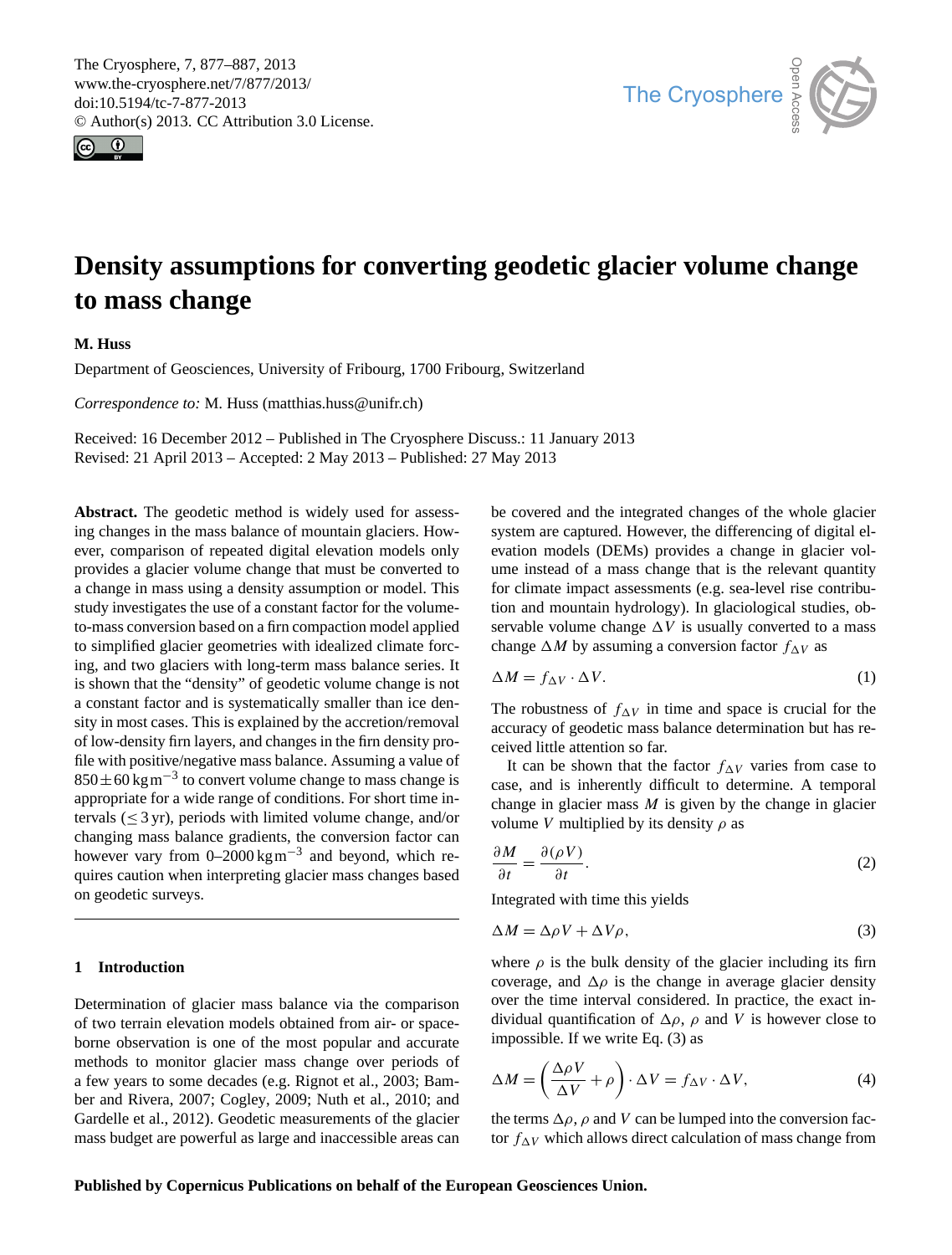volume change. Nevertheless, it is evident from this formulation that  $f_{\Delta V}$  will not be a straight-forward constant.

Most studies make basic assumptions on the conversion factor between volume change and mass change and often rely on Sorge's law [\(Bader,](#page-9-3) [1954\)](#page-9-3) that prescribes no changes in the vertical firn density profile over time. If Sorge's law holds,  $\Delta \rho$  (Eq. [3\)](#page-0-0) equals zero, and  $f_{\Delta V}$  is about 900 kg m<sup>-3</sup>. This number derives from the density of ice and has been adopted in many previous assessments of geodetic mass balance of mountain glaciers (e.g. [Cox and March,](#page-9-4) [2004;](#page-9-4) [Bauder](#page-9-5) [et al.,](#page-9-5) [2007;](#page-9-5) [Paul and Haeberli,](#page-10-2) [2008;](#page-10-2) and [Cogley,](#page-9-1) [2009\)](#page-9-1). A significant change in volume however implies either positive or negative mass balance, and hence a shift in the firn line, as well as a change in firn thickness and average density, thus directly contradicting Sorge's law. Based on a simple analysis of firn area changes, [Sapiano et al.](#page-10-3) [\(1998\)](#page-10-3) estimated the average "density" of volume change as  $850 \text{ kg m}^{-3}$ . Several recent studies have adopted this value in order to account for the effect of increasing or decreasing firn thickness on  $f_{\Delta V}$  [\(Huss et al.,](#page-10-4) [2009;](#page-10-4) [Zemp et al.,](#page-10-5) [2010,](#page-10-5) [2013;](#page-10-6) [Fischer,](#page-9-6) [2010,](#page-9-6) [2011\)](#page-9-7). Another approach is to use zonally variable conversion factors [\(Schiefer et al.,](#page-10-7) [2007;](#page-10-7) [Moholdt et al.,](#page-10-8) [2010;](#page-10-8) [Gardelle et al.,](#page-9-2) [2012;](#page-9-2) [Kaeaeb et al.,](#page-10-9) [2012\)](#page-10-9). The uncertainty range due to the density assumption is explored by either setting  $f_{\Delta V} = 900 \text{ kg m}^{-3}$  for the entire glacier, or  $900 \text{ kg m}^{-3}$ in the ablation area, and 500 to  $600 \text{ kg m}^{-3}$  in the firn zone for converting volume changes to mass changes. [Sørensen](#page-10-10) [et al.](#page-10-10) [\(2011\)](#page-10-10) and [Bolch et al.](#page-9-8) [\(2013\)](#page-9-8) refined this approach by assessing firn densities above the equilibrium line altitude (ELA) of the Greenland ice sheet or Arctic ice caps using firn compaction models.

Based on a non-steady firn densification model for the percolation zone of Greenland, [Reeh](#page-10-11) [\(2008\)](#page-10-11) concludes that the "straight-forward translation of observed short-term ice sheet surface-elevation variations into mass changes may be completely misleading." This is explained by the transient adaptations of the firn density profile in response to temporally varying melt and accumulation rates. [Helsen et al.](#page-9-9) [\(2008\)](#page-9-9) show that surface elevation changes in the interior of Antarctica are mainly due to firn depth variations and cannot be interpreted as a mass change. These findings related to ice sheet mass balance are also relevant regarding mountain glaciers; surface elevation in the accumulation area, and hence glacier volume, is not coupled linearly to glacier mass.

Assessing the robustness of the conversion factor  $f_{\Delta V}$  necessarily involves the application of a model that links the mass of a glacier to its volume by quantifying the terms of Eq. [\(3\)](#page-0-0). Volume change can be determined quite accurately using photogrammetry (e.g. [Bauder et al.,](#page-9-5) [2007;](#page-9-5) and [Nuth et al.,](#page-10-1) [2010\)](#page-10-1) or laser-scanning techniques (e.g. [Aber](#page-9-10)[mann et al.,](#page-9-10) [2010\)](#page-9-10). Annual glacier mass change is normally estimated with the direct glaciological method (e.g. [Kaser](#page-10-12) [et al.,](#page-10-12) [2003\)](#page-10-12) by integrating surface-density corrected point measurements over the glacier area. Several studies however show that systematic differences between the glaciological and the geodetic method are difficult to interpret as they might be explained by various poorly constrained sources of uncertainty [\(Fischer,](#page-9-7) [2011;](#page-9-7) [Zemp et al.,](#page-10-6) [2013\)](#page-10-6). At the mountain-range scale, glacier mass change can also be directly measured with satellite-based observations using gravimetry (e.g. [Jacob et al.,](#page-10-13) [2012\)](#page-10-13), but the uncertainties are still considerable and the spatial resolution is too low for providing mass variations of individual glaciers. Groundbased gravimetry has also been applied for detecting local mass changes [\(Breili and Rolstad,](#page-9-11) [2009\)](#page-9-11). Application of the method for determining the overall glacier mass budget is however not feasible.

To date, detailed studies for mountain glaciers that connect geodetically measured variations in overall ice volume to their mass balance by taking into account changes in firn volume and density at a spatially distributed scale are not available. In order to investigate the value and the temporal robustness of the conversion factor  $f_{\Delta V}$  (Eq. [1\)](#page-0-1), an empirical firn densification model coupled to idealized surface mass balance forcing is applied to a range of simplified glacier geometries. Further, the evolution of firn thickness and density since 1960 is simulated for two glaciers in the Swiss Alps based on long-term mass balance observations, and the changes in mass and volume are jointly discussed. This study provides recommendations for the "density" of volume change  $f_{\Delta V}$  to be used in mass balance studies based on the geodetic method, and demonstrates in which cases the assumption of a straight-forward conversion factor fails.

### **2 Data and methods**

#### **2.1 Glacier geometry**

 $f_{\Delta V}$  is assessed at two stages: (1) for synthetic glacier geometries, and (2) in case studies with field data for the 50 yr time series of surface mass balance for the Griesgletscher and Silvrettagletscher, Swiss Alps. This has the advantage that, at stage 1, the response of glacier volume to a prescribed idealized mass balance forcing can be discussed under controlled conditions, depicting the dominant features, and at stage 2, these findings are put into the applied context of a glacier monitoring program.

A strongly simplified synthetic glacier geometry is defined at stage 1. The glacier is a slab with a constant slope of 15◦ , a constant width and a given elevation range (between 300 m and 2000 m). For the whole modelling exercise, glacier geometry is assumed to remain constant, i.e. a dynamic response of ice flow is not accounted for.

Griesgletscher  $(4.97 \text{ km}^2)$ ) and Silvrettagletscher (2.79 km<sup>2</sup> , both in 2007) are typical medium-sized alpine glaciers in the southern and eastern Swiss Alps (Fig. [1\)](#page-2-0). A mass balance monitoring program is maintained since 1960 on both glaciers [\(Glaciological Reports,](#page-9-12) [1960–2011\)](#page-9-12). Annual mass balance is determined using the glaciological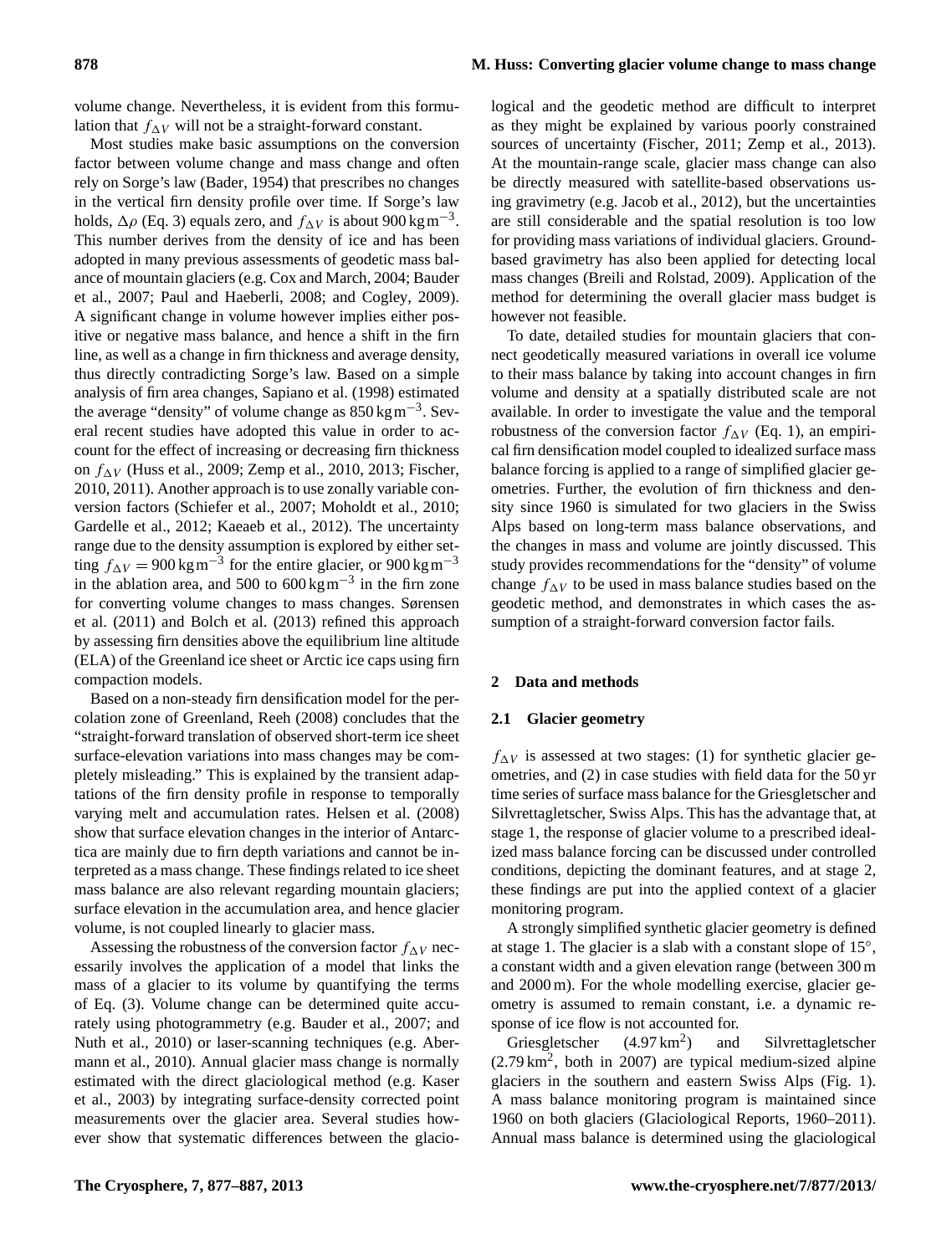

<span id="page-2-0"></span>**Fig. 1.** Overview maps of **(a)** Griesgletscher and **(b)** Silvrettagletscher (enlarged by a factor 2), Swiss Alps, with glacier outlines around 1960 and in 2007, and modelled firn thickness (see below) in 1985 (down to pore close-off at 830 kgm−<sup>3</sup> ).

<span id="page-2-1"></span>**Table 1.** Firn density data compiled from studies on temperate and polythermal glaciers in different mountain ranges. For each firn core the average density of the first  $10 \text{ m } \overline{\rho_{10}}$  (in kg m<sup>-3</sup>), the approximate mean accumulation rate b (m w.e. a<sup>-1</sup>), and a qualitative statement about the thermal regime is given (temperate/polythermal). Some studies provide more than one firn core  $(n_c)$ , and values refer to an average.

| Reference                  | Location       | $n_{\rm c}$    | $\overline{\rho_{10}}$ | h             | type    |
|----------------------------|----------------|----------------|------------------------|---------------|---------|
| Ambach and Eisner (1966)   | European Alps  |                | 700                    | 1.2           | temp.   |
| Oerter et al. (1982)       | European Alps  | 3              | 600                    | $\approx$ 1   | temp.   |
| Sharp (1951)               | Western Canada | 1              | 650                    | $\approx 1.5$ | temp.   |
| Zdanowicz et al. (2012)    | Arctic Canada  | $\mathfrak{D}$ | 560                    | $0.3 - 0.6$   | polyth. |
| Kreutz et al. (2001)       | Tien Shan      |                | 650                    | 1.3           | polyth. |
| Suslow and Krenke (1980)   | Pamir          | 1              | 620                    | $\approx$ 1   | polyth. |
| He et al. (2002)           | Himalaya       |                | 640                    | 0.9           | polyth. |
| Matsuoka and Naruse (1999) | Patagonia      |                | 620                    | 2.2           | temp.   |
| Shiraiwa et al. (2002)     | Patagonia      | 4              | 550                    | $5 - 15$      | temp.   |
| Pälli et al. (2002)        | Svalbard       |                | 510                    | 0.4           | polyth. |
| Nuth et al. (2010)         | Svalbard       | 3              | 510                    | $\approx 0.5$ | polyth. |
|                            |                |                |                        |               |         |

method. Eight (Gries) and six (Silvretta) DEMs are available over the last five decades, documenting changes in glacier area and volume [\(Bauder et al.,](#page-9-5) [2007\)](#page-9-5). Both mass balance series were homogenized by [Huss et al.](#page-10-4) [\(2009\)](#page-10-4).

#### **2.2 Firn densification**

The processes of firn densification have been extensively studied for conditions below freezing level (e.g. [Herron and](#page-9-13) [Langway,](#page-9-13) [1980;](#page-9-13) [Arthern and Wingham,](#page-9-14) [1998;](#page-9-14) [Li and Zwally,](#page-10-14) [2004;](#page-10-14) [Reeh,](#page-10-11) [2008;](#page-10-11) and [Ligtenberg et al.,](#page-10-15) [2011\)](#page-10-15). However, there are few modelling approaches for temperate firn (e.g. [Vimeux et al.,](#page-10-16) [2009\)](#page-10-16), and densification rates can be higher by one order of magnitude compared to cold firn [\(Kawashima](#page-10-17) [and Yamada,](#page-10-17) [1996;](#page-10-17) [Cuffey and Paterson,](#page-9-15) [2010\)](#page-9-15). The processes governing firn compaction (pressure, aging) are active for both temperate and cold conditions thus allowing a similar description. For mountain glaciers, also refreezing of liquid water in the pore space can accelerate firn densification [\(Schneider and Jansson,](#page-10-18) [2004\)](#page-10-18). Even in the case of temperate glaciers refreezing can be significant as winter temperatures tend to seasonally cool the uppermost firn layers below  $0^{\circ}$ C (e.g. [Hooke et al.,](#page-9-16) [1983\)](#page-9-16). Physical modelling of the refreezing rate requires the description of heat conduction and data on the surface temperature forcing (e.g. [Reijmer and Hock,](#page-10-19) [2008;](#page-10-19) and [Ligtenberg et al.,](#page-10-15) [2011\)](#page-10-15).

Here, the classical firn densification model by [Herron and](#page-9-13) [Langway](#page-9-13) [\(1980\)](#page-9-13) developed for the Greenland ice sheet (HL model) modified for the temperate/polythermal firn of mountain glaciers is employed. The model is suitable for nonsteady conditions as described by [Reeh](#page-10-11) [\(2008\)](#page-10-11), and calculates the density  $\rho_{\text{firm}}(t_0, t)$  of the firn layer deposited at time  $t_0$  after a time span of t yr as

<span id="page-2-2"></span>
$$
\rho_{\text{firm}}(t_0, t) = \rho_{\text{ice}} - (\rho_{\text{ice}} - \rho_{\text{firm},0}) \cdot \exp(-c \cdot t) + RF(t), \tag{5}
$$

where  $\rho_{\text{ice}}$  is the density of ice,  $\rho_{\text{firm,0}}$  the density of new firn, and  $RF(t)$  accounts for densification due to refreezing of melt water. A value of  $\rho_{\text{ice}} = 900 \text{ kg m}^{-3}$  is assumed as representative for mountain glaciers, and  $\rho_{\text{firm},0}$  is set to 490 kgm−<sup>3</sup> according to the average density of the uppermost annual firn layer of 19 density profiles compiled from mountain glaciers in different climatic regimes (Table [1\)](#page-2-1).

The HL model specifies two phases of compaction in dry firn. Here, the first densification phase (according to [Herron](#page-9-13) [and Langway](#page-9-13) [\(1980\)](#page-9-13) for  $\rho < 550$  kgm<sup>-3</sup>) is not considered as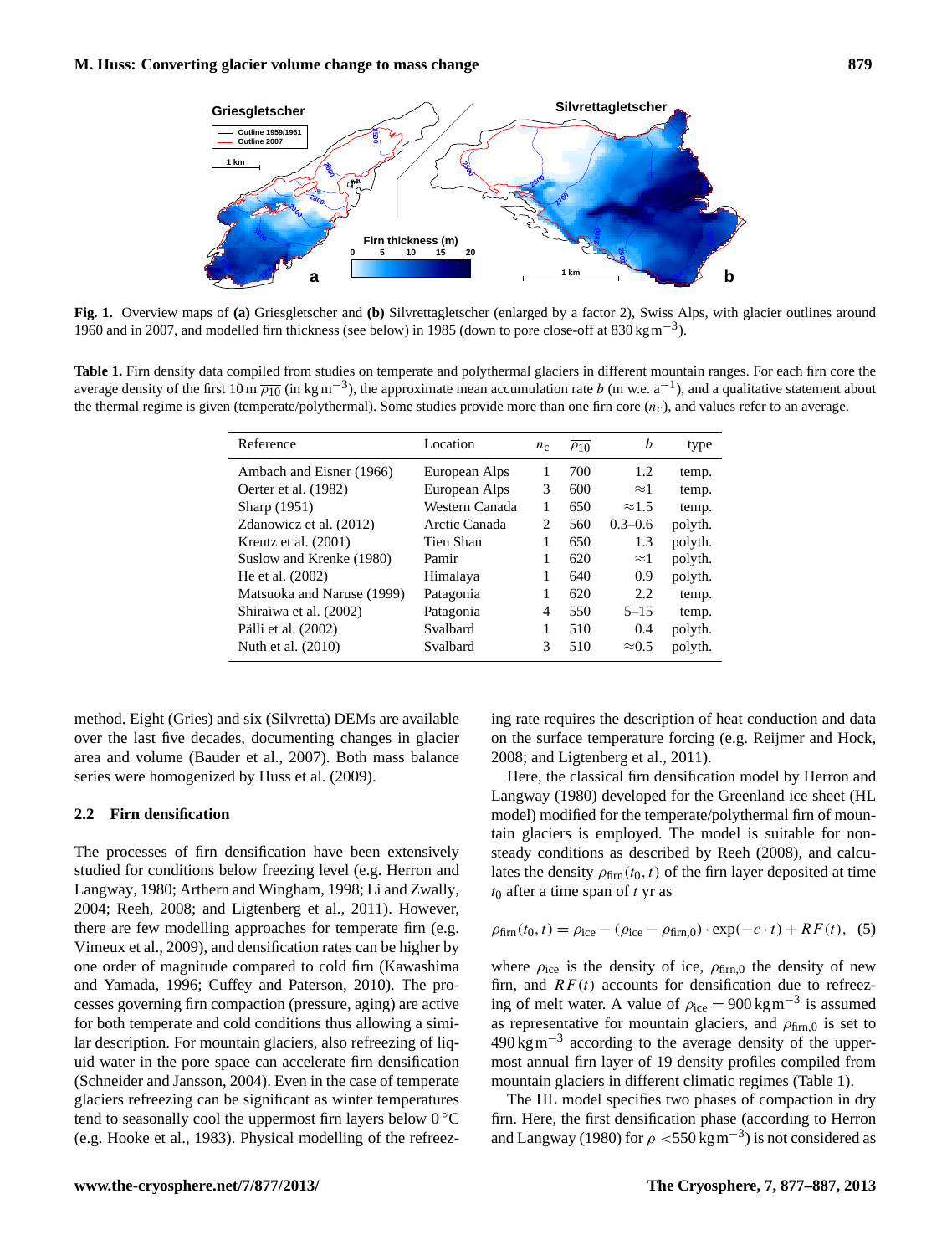it is assumed to mostly take place in the first year after snow deposition and to only have a minor importance for mountain glaciers. The parameter  $c$  of Eq. [5](#page-2-2) is defined as

$$
c = k_1 (b \cdot \rho_{\text{ice}} / \rho_{\text{w}})^{1/2},\tag{6}
$$

with  $b$  the annual accumulation rate in meters water equivalent (w.e.) and  $\rho_w$  the density of water. The term  $k_1$  is constant for temperate conditions and is given as

$$
k_1 = f \cdot \exp\left(\frac{-21400}{RT}\right),\tag{7}
$$

where  $R$  is the gas constant,  $T$  the firn temperature in K, and f a factor that was empirically determined by [Herron and](#page-9-13) [Langway](#page-9-13) [\(1980\)](#page-9-13). In this study,  $f$  is used to tune simulated to observed firn densification (see below).

In order to keep the model simple (not requiring climate data input) and location-independent, firn densification due to refreezing  $RF(t)$  (Eq. [5\)](#page-2-2) is roughly approximated by assuming an end-of-winter firn temperature profile that linearly increases from  $-5^\circ$ C at the firn surface to 0 °C at a depth of 5 m. This profile corresponds to the typical penetration depth of winter air temperatures (e.g. [Hooke et al.,](#page-9-16) [1983;](#page-9-16) and [Greuell and Oerlemans,](#page-9-17) [1989\)](#page-9-17) and defines a negative heat reservoir for refreezing melt water. For each firn layer, refreezing  $r$  is obtained by prescribing complete latent heat exchange. Total refreezing  $RF(t)$  after t yr is calculated as  $RF(t) = RF(t-1) + r$ . After pore close-off at 830 kgm<sup>-3</sup>, a linear densification rate with age of  $10 \text{ kg m}^{-3} \text{a}^{-1}$  is assumed until ice density is reached.

Density measurements from 19 firn cores acquired on mountain glaciers or ice caps were compiled for calibrating the firn compaction model (see Table [1](#page-2-1) for references). Firn cores reach depths of 10–22 m and are available for the European Alps, Western and Arctic Canada, Central Asia, Patagonia, and Svalbard. Most cores originate from temperate firn, but some glaciers are also polythermal. Detailed records that resolve the density of annual layers are provided by a 20 m deep firn pit on Kesselwandferner, Austria [\(Am](#page-9-18)[bach and Eisner,](#page-9-18) [1966\)](#page-9-18). The firn densification regime on this glacier is assumed to be similar as for the Gries- and Silvrettagletscher (Fig. [1\)](#page-2-0). All other firn density data were averaged in 1 m steps resulting in a representative density–depth relation supported by data from mountain glaciers in different regions. The standard deviation of observed density is  $45-88 \text{ kg m}^{-3}$  over depths of 1–18 m. The data of Kesselwandferner indicate slightly higher densities compared to the 18-core average profile but pore close-off is reached at the same depth (Fig. [2\)](#page-3-0).

Application of the original HL model including an additional term for refreezing for a location with mean annual accumulation rates equal to those observed by [Ambach and](#page-9-18) [Eisner](#page-9-18) [\(1966\)](#page-9-18) with  $f = 575$  (following [Herron and Langway](#page-9-13) [\(1980\)](#page-9-13), Eq. [7\)](#page-3-1) results in too-slow firn compaction (Fig. [2\)](#page-3-0). The parameter  $f = 1380$  is optimized to match density profiles

<span id="page-3-1"></span>

<span id="page-3-0"></span>**Fig. 2.** Validation of calculated firn density (constant accumulation rate) against field measurements. Density of annual layers according to [Ambach and Eisner](#page-9-18) [\(1966\)](#page-9-18) and a mean density profile from 18 firn cores in different regions worldwide are shown  $(\pm 1)$  standard deviation given by grey bars). Numbers indicate the age of the firn layers in years.

obtained from the firn cores (Fig. [2\)](#page-3-0). Densification rates with depth and age observed in different regions worldwide agree well with density calculated with the calibrated HL model indicating that this empirical approach is able to capture firn compaction for a wide range of mountain glaciers and ice caps (Fig. [2\)](#page-3-0).

#### **2.3 Mass balance forcing**

In order to force the firn compaction model for the simplified glacier geometries, four experiments of idealized changes in surface mass balance were defined (Fig. [3\)](#page-4-0). Each experiment consists of two scenarios, with a positive and a negative shift in ELA, respectively. Before applying a change in mass balance, the model is run for a 50 yr spin-up phase with the ELA that yields a balanced mass budget. This allows convergence of the firn density profile to an equilibrium.

Surface mass balance distribution is prescribed by two linear elevation gradients  $db/dz$ . For the ablation area  $db/dz =$ 0.008  $a^{-1}$  is assumed, and  $db/dz = 0.004 a^{-1}$  is chosen for the accumulation area. These values correspond to typically observed mass balance gradients on midlatitude mountain glaciers (e.g. [WGMS,](#page-10-20) [2008\)](#page-10-20). Four specific experiments are performed, and their characteristics are visualized in Fig. [3.](#page-4-0)

**–** Experiment I: an immediate shift of the ELA by +100/−100 m is applied after model spin-up and is maintained for 50 yr.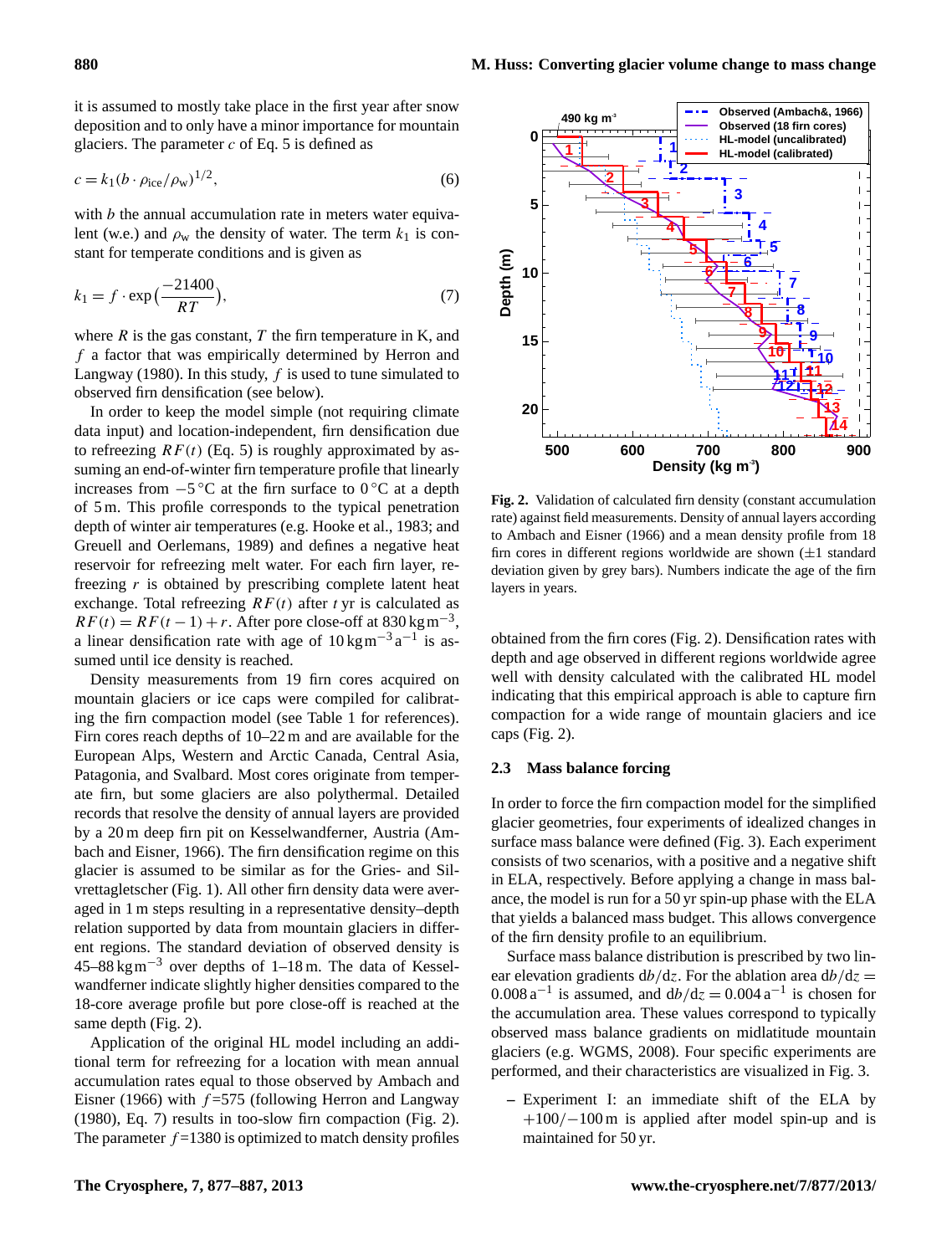

<span id="page-4-0"></span>**Fig. 3.** Four experiments of surface mass balance forcing. Time series of glacier-wide mass balance (left), and mass balance distribution with elevation (right) are shown for each experiment. An experiment consists of two scenarios with a positive (red) and a negative (blue) shift in equilibrium line altitude.

- **–** Experiment II: a linear increase/decrease in ELA by 5 ma−<sup>1</sup> is prescribed.
- **–** Experiment III: the step changes in mass balance are limited but the spatial distribution is changed. Whereas the first scenario assumes a 50 % increase in mass balance gradients both in the ablation and the accumulation area, the second scenario is characterized by reduced gradients. Both scenarios also include a small positive/negative shift in ELA.
- **–** Experiment IV: a +100/−100 m shift in ELA (similar to Experiment I) is applied but a natural year-to-year variability in mass balance is superimposed.

Surface mass balance forcing for the case studies on Griesand Silvrettagletscher is provided by gridded maps of the annual mass balance distribution based on the extrapolation of the in situ measurements for the period 1961–2007, and 1959–2007, respectively [\(Huss et al.,](#page-10-4) [2009\)](#page-10-4). The glacier geometry is updated annually taking into account surface lowering and glacier retreat based on direct observations. Both glaciers showed a balanced mass budget between the beginning of the measurements and the 1980s, and strong mass loss afterwards [\(Huss et al.,](#page-10-4) [2009\)](#page-10-4). Over the twodecadal period 1987–2007, the mean annual balance was  $\overline{B_{20}}$  = −1.15 m w.e. for Gries, and  $\overline{B_{20}}$  = −0.66 m w.e. for Silvretta with the ELA above the highest point of the accumulation area in several years causing a substantial degradation of the firn coverage (Fig. [1\)](#page-2-0).

For both the synthetic glaciers and the case studies, mass change  $\Delta M$  is calculated by integrating surface mass balance over the glacierized area. Volume change  $\Delta V$  is obtained from the integration of firn layer thickness changes provided by the densification model over the entire firn column. For the ablation area, ice density is assumed to be constant at  $\rho_{\text{ice}} = 900 \,\text{kg} \,\text{m}^{-3}$  for calculating volume changes. Thus, Eq. [\(1\)](#page-0-1) can be solved and the conversion factor  $f_{\Delta V}$ between volume change and mass change can be calculated for arbitrary periods of one year to several decades.

### **3 Results**

### **3.1**  $f_{\Delta V}$  for idealized glaciers

For each of the four experiments (Fig. [3\)](#page-4-0), the combined model for surface mass balance forcing and firn compaction is run, providing annual series of the change in glacier mass and volume. Figure [4](#page-5-0) shows the conversion factor  $f_{\Delta V}$  for observation periods of geodetic volume change that start with the step change in climate forcing and increase in length from 1 to 50 yr.

After a shift in ELA,  $f_{\Delta V}$  converges towards 900 kgm<sup>-3</sup> after some decades. When the firn density profile is allowed sufficient time to adapt, the cumulative volume loss in the ablation area (with  $\rho_{ice}$ ) tends to dominate the changes in the firn area. For periods shorter than about two decades,  $f_{\Delta V}$ can however be significantly lower than  $900 \text{ kg m}^{-3}$  (Experiment I), both in the case of positive and negative volume change (Fig. [4a](#page-5-0), Table [2\)](#page-6-0). Firn layers with a density smaller than  $\rho_{\text{ice}}$  are added/removed which tends to make the glacier volume change larger than implied by the first order approximation of  $f_{\Delta V} = \rho_{\text{ice}}$ , irrespective of the sign of mass balance change. This is also evident from Eq. [\(4\)](#page-0-3) providing details on the components of  $f_{\Delta V}$ . For example, a reduction in firn coverage associated with a negative volume change ( $\Delta V < 0$ ) leads to an increase in bulk glacier density ( $\Delta \rho > 0$ ), and thus a value of  $f_{\Delta V}$  smaller than average glacier density  $\rho$ .

For a linearly increasing/decreasing mass balance (Experiment II),  $f_{\Delta V}$  shows a similar evolution as for Experiment I with densities of volume change between 720 and 820 kgm−<sup>3</sup> for observation period lengths of 2–20 yr (Table [2\)](#page-6-0). The response of glacier volume shows some delay as no stabilization in climate forcing is prescribed (Fig. [3\)](#page-4-0). Already with a minor change in mass balance, as in the first year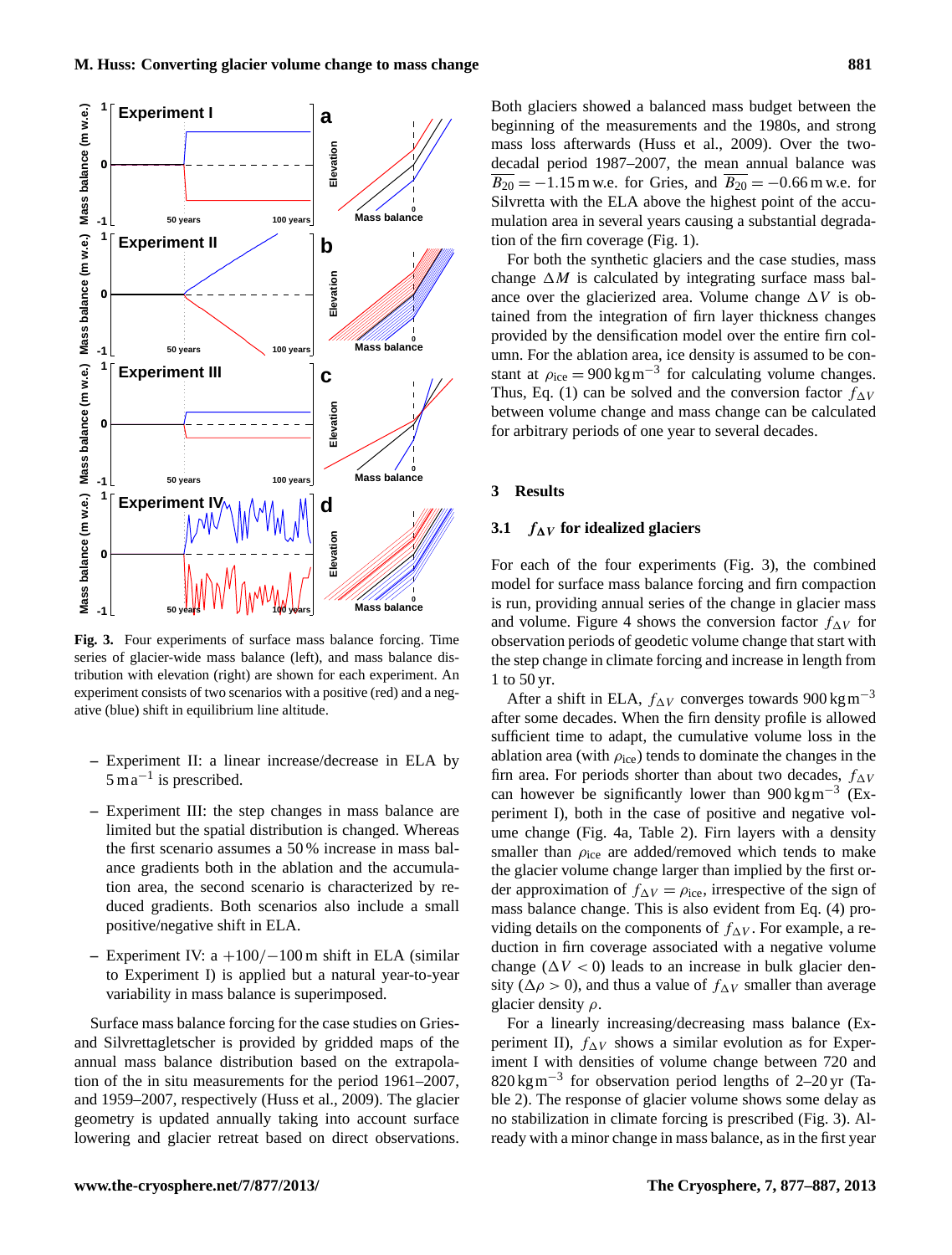

<span id="page-5-0"></span>**Fig. 4.** Calculated conversion factor  $f_{\Lambda V}$  for observation period lengths increasing from 1 to 50 yr after a change in mass balance (Fig. [3\)](#page-4-0). Thin grey lines refer to model runs using different glacier size (elevation ranges 300–2000 m), solid lines show the mean of all experiment simulations for a positive/negative shift in the ELA. In (d) the variability of 200 model runs is expressed as their average  $\pm 2$  standard deviations (shaded areas). Selected series of  $f_{\Delta V}$  for individual model runs are shown.

after the spin-up phase ( $\Delta ELA = 5$  m),  $f_{\Delta V}$  significantly diverges from  $900 \text{ kg m}^{-3}$  (Fig. [4b](#page-5-0)). This indicates that assuming validity of Sorge's law for estimating the factor to convert volume change to mass change is not even feasible for a small shift in mass balance forcing although the absolute error in calculated mass change would be limited for any conversion factor.

Experiment III highlights a particular case that yields surprising results. If mass balance gradients both in the ablation and the accumulation area show a significant increase/decrease together with a relatively small change in glacier-wide mass balance,  $f_{\Delta V}$  can assume values significantly larger than the density of water (Fig. [4c](#page-5-0), Table [2\)](#page-6-0). Absolute glacier volume changes are thus smaller than the associated mass changes in  $m<sup>3</sup>$  w.e. For the case of increasing gradients (Experiment III+), volume loss with  $\rho_{\text{ice}}$  is enhanced in the ablation zone, whereas the firn volume with a low average density grows in the accumulation area, partly compensating for the ice melt below the ELA. Strongly changing mass balance gradients are a rather particular response of glaciers to climate change, but may occur with rapidly rising air temperatures simultaneous to a precipitation increase as it has recently been observed in Arctic regions (e.g. [Abdalati et al.,](#page-9-19) [2005\)](#page-9-19).

"Densities" of glacier volume change higher than 900 kg m<sup>-3</sup> seem to be unphysical at first glance. However, the conversion factor  $f_{\Delta V}$  does not necessarily correspond to the physical properties of a density (see also Eq. [4\)](#page-0-3). For example, a glacier volume change ( $\Delta V \neq 0$ ) can occur without any change in mass ( $\Delta M = 0$ ) purely due to compaction of the firn layers. Conversely, mass balance can be negative  $(\Delta M \neq 0)$  with no change in total volume  $(\Delta V = 0)$  if melt increases in the ablation area, compensated in terms of volume by higher accumulation in the firn zone. According to Eq. [\(1\)](#page-0-1) it is evident that for such special cases,  $f_{\Delta V}$  can theoretically be located in the range  $[-\infty, \infty]$ , i.e. it can even be negative if the signs of mass change and volume change are opposite.

Experiment IV is based on a variable mass balance forcing and thus most closely represents real conditions (Fig. [3\)](#page-4-0). Average  $f_{\Delta V}$  over 200 model runs of different random variability shows a similar evolution as for Experiment I. The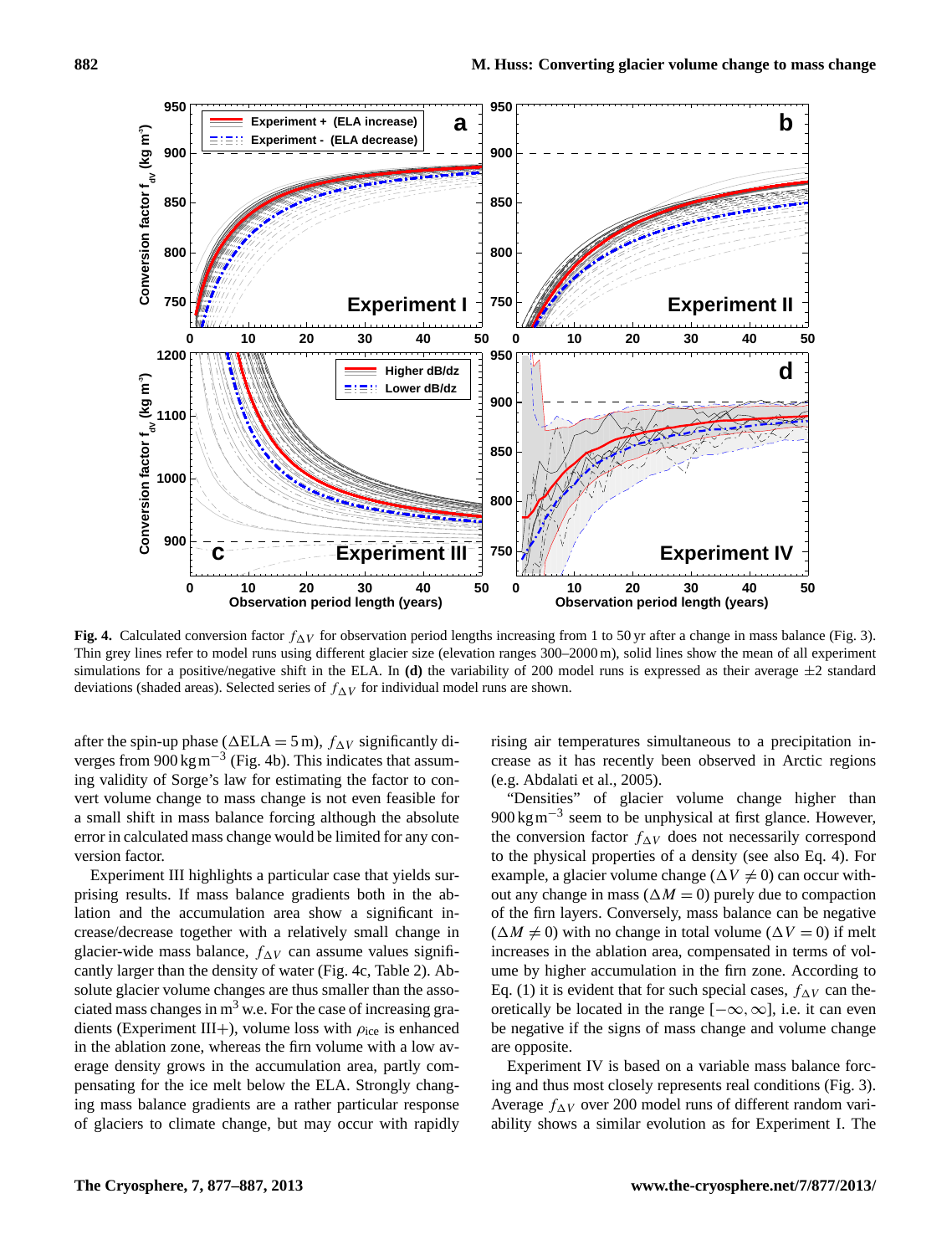<span id="page-6-0"></span>**Table 2.** Calculated conversion factor  $f_{\Delta V}$  (in kg m<sup>-3</sup>) for all experiments (Fig. [3\)](#page-4-0) and different lengths of the observation period (in years) after a change in mass balance. Scenarios with a positive (+) and a negative (−) shift in ELA are shown.

|                 | $2 \,\mathrm{yr}$ | 5 yr | 10 <sub>yr</sub> | $20 \,\mathrm{yr}$ | 40 yr |
|-----------------|-------------------|------|------------------|--------------------|-------|
| Experiment $I+$ | 761               | 803  | 837              | 866                | 882   |
| Experiment I-   | 723               | 773  | 815              | 853                | 875   |
| Experiment II+  | 715               | 747  | 785              | 828                | 863   |
| Experiment II-  | 712               | 741  | 774              | 811                | 842   |
| Experiment III+ | 1720              | 1405 | 1139             | 1007               | 950   |
| Experiment III- | 1589              | 1281 | 1085             | 984                | 939   |
| Experiment IV+  | 784               | 805  | 838              | 866                | 882   |
| Experiment IV-  | 752               | 782  | 817              | 855                | 876   |
|                 |                   |      |                  |                    |       |

conversion factor increases gradually from about  $770 \text{ kg m}^{-3}$ towards ice density with increasing observation period length (Table [2\)](#page-6-0). For individual series of variable mass balance forcing, a strongly fluctuating signal is found however, in particular for observation period lengths of  $\leq$  3 yr (Fig. [4d](#page-5-0)). The interplay of years with positive and negative mass balance leads to a complex pattern of the firn densification dynamics in which anomalous accumulation can impact on compaction rates for several years after deposition. If annual or multiannual mass change is close to zero, already small changes in the firn density profile can induce diverging responses of glacier volume and mass, and hence a conversion factor  $f_{\Delta V}$ that is highly variable and difficult to estimate.

The dependence of  $f_{\Delta V}$  on glacier size was analysed by repeated individual model runs for glacier geometries for elevation ranges of 300–2000 m (100 m steps). In general, the conversion factor shows similar trends for small and large glaciers although some spread is evident (Fig. [4\)](#page-5-0). Whereas for scenarios with negative glacier mass balance, the elevation range has little influence on  $f_{\Delta V}$  (around  $\pm 10 \text{ kg m}^{-3}$ ), the effect is more pronounced for an increase in ice volume. Glaciers with a limited elevation range, in particular, can show values of  $f_{\Delta V}$  smaller by up to 80 kgm<sup>-3</sup> compared to large glaciers. This is due to the higher percentage of the area of small glaciers that is affected by a given shift in the ELA. Elevation range is more influential for Experiment III;  $f_{\Delta V}$  of small glaciers is below  $\rho_{\text{ice}}$  (Fig. [4c](#page-5-0)) because they do not reach a critical size of the accumulation area.

Although all experiments for the synthetic glaciers indicate a significant dependence of  $f_{\Delta V}$  on the period considered (Fig. [4\)](#page-5-0), a general statement about a representative value of the volume–mass conversion factor and the related uncertainties is possible with some restrictions. By averaging calculated  $f_{\Delta V}$  for time intervals of 5–50 yr (typical for geodetic mass balance determination) and the Experiments I, II and IV, a mean value of  $f_{\Delta V} = 850 \text{kg m}^{-3}$  is found. Based on a combined assessment of the effect of glacier size and differences in  $f_{\Delta V}$  for short and multi-decadal periods, an uncer-

tainty range of  $\pm 60$ kg m<sup>-3</sup> is assigned. In the case of (i) periods shorter than 5 yr, (ii) significant changes in the mass balance gradients (e.g. Experiment III), (iii) small overall volume changes, or (iv) an insignificant firn area, this average conversion factor might however not be applicable and  $f_{\Delta V}$ can lie beyond the specified uncertainty ranges. If the above caveats are accounted for,  $850 \pm 60$  kg m<sup>-3</sup> is recommended for converting volume change to mass change for studies that do not perform an in-depth analysis of changes in firn volume and density.

#### **3.2 Application to long-term series**

 $f_{\Delta V}$  is computed based on a spatially distributed run of the firn compaction model using each year's observed mass balance distribution for Gries- and Silvrettagletscher as input after a spin-up phase. Calculated firn thickness locally reaches 20 m and shows a pattern related to the spatial variability of surface accumulation rates (Fig. [1\)](#page-2-0). In response to a series of very negative mass balance years after the late 1980s [\(Glaciological Reports,](#page-9-12) [1960–2011\)](#page-9-12), the thickness of the firn coverage has strongly decreased on Silvretta, and it has almost disappeared on Gries.

Comparison of observed mass balance and calculated volume change for individual years of the fluctuating signal shows that the annual conversion factor is subject to strong variability (Fig. [5a](#page-7-0), b). This corresponds to the results of Experiment IV (Fig. [4d](#page-5-0)), and indicates that determining glacier mass balance from short-term (i.e. one to a few years) geodetic surveys might be prone to errors due to an uncertain conversion of volume change to mass change.

Evaluation of the complete series of annual conversion factors for both glaciers ( $n = 92$ ) shows that  $f_{\Delta V}$  ranges between minimum/maximum values of  $-500$  and 6500 kg m<sup>-3</sup> for annual mass balances  $B_a$  of  $-0.2$  to  $+0.2$  m w.e. a<sup>-1</sup> indicating a large relative uncertainty in the estimation of  $f_{\Delta V}$  for small mass changes. The spread in  $f_{\Delta V}$  rapidly reduces with increasing magnitude of mass change being 790 ± 75 kg m<sup>-3</sup> for |  $B_a$  | > 1 m w.e. a<sup>-1</sup>. By multiplying the deviation of annually evaluated  $f_{\Delta V}$  from a reference value of  $850 \text{ kg m}^{-3}$  with that year's mass balance, a maximum accuracy for the geodetic annual determination of mass change can be estimated. It is found that for Gries- and Silvrettagletscher  $B_a$  is subject to an uncertainty greater than at least  $\pm 0.05$  m w.e. a<sup>-1</sup> due to the variability in  $f_{\Delta V}$ .

 $f_{\Delta V}$  was also determined by driving the firn compaction model with observed mass balance for periods of between 4 and 14 yr corresponding to the dates of available DEMs. This allows validating assumptions on the volume–mass conversion factor made in previous evaluations of the time series [\(Huss et al.,](#page-10-4) [2009\)](#page-10-4), and illustrates characteristic values of  $f_{\Delta V}$  in applied mass balance monitoring of mountain glaciers (see e.g. [Zemp et al.,](#page-10-6) [2013\)](#page-10-6). The results confirm the above findings. For periods with significant mass loss (i.e. all periods after the mid-1980s),  $f_{\Delta V}$  is in the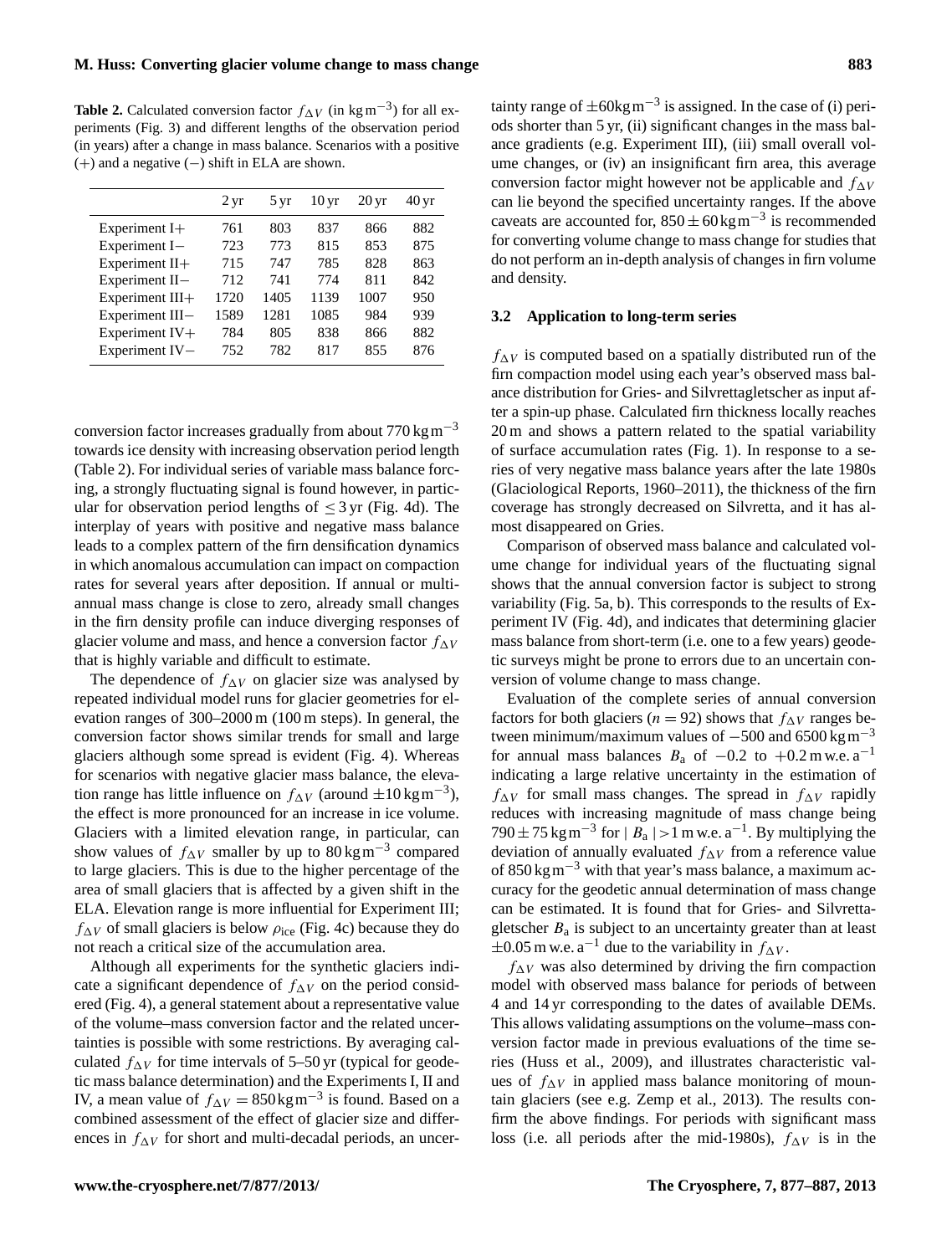

<span id="page-7-0"></span>**Fig. 5.** Annual series of observed mass change and calculated volume change between 1990 and 2005 for **(a)** Griesgletscher and **(b)** Silvrettagletscher. The conversion factor  $f_{\Delta V}$  for each year's volume change is shown by bars. Note that for bars beyond the plotted range, values are stated. (c), (d)  $f_{\Delta V}$  for Gries and Silvretta over period lengths of 4–14 yr corresponding to the dates of DEMs, and observed mean specific mass balances as period averages. Blue lines show  $f_{\Delta V, zonal}$  estimated assuming zonally separated "densities" of volume change (see e.g. [Moholdt et al.,](#page-10-8) [2010\)](#page-10-8).

range  $777-892 \text{ kg m}^{-3}$  (Fig. [5c](#page-7-0), d). With ongoing climate change, the firn coverage of small to medium-sized mountain glaciers might completely disappear, resulting in a  $f_{\Delta V}$ converging to ice density. From the 1960s to the early 1980s, with mean mass balances close to zero, much more variable values are found for decadal periods. Reduced "densities" of volume change prevailing during these decades are explained by increased accumulation rates leading to the build-up of thick low-density firn layers, and thus relatively large volume changes compared to the almost balanced mass budget.

 $f_{\Delta V}$  is 878 kg m<sup>-3</sup> for Gries, and 866 kg m<sup>-3</sup> for Silvretta for the entire 5-decadal observation period. Considering the components of  $f_{\Delta V}$  (Eq. [4\)](#page-0-3), these numbers seem to be reasonable given a bulk glacier density  $\rho$  of slightly below 900 kg m<sup>-3</sup> (volume-weighted average of mean firn and ice densities), and the changes in glacier density  $\Delta \rho$  and volume  $\Delta V$  over time.

The suitability of using separate conversion factors for volume changes in the accumulation and the ablation area (e.g. [Moholdt et al.,](#page-10-8) [2010;](#page-10-8) [Kaeaeb et al.,](#page-10-9) [2012;](#page-10-9) and [Bolch](#page-9-8) [et al.,](#page-9-8) [2013\)](#page-9-8) was assessed by evaluating zonal surface elevation changes between two DEMs. Geodetic mass change was calculated using a "density" of volume change of  $600 \text{ kg m}^{-3}$ in the firn area, and  $900 \text{ kg m}^{-3}$  below. Resulting changes in overall mass and volume were compared providing  $f_{\Delta V, zonal}$ for all decadal periods (Fig. [5c](#page-7-0), d). This relatively simple ap-

proach that avoids assuming a constant volume–mass conversion factor over time is able to reproduce some of the decadal variability in  $f_{\Delta V}$  found with the firn compaction model. It does, however, not take into account that changes in firn volume and density might not be revealed as variations in surface elevation due to ice flow dynamics. Hence, this method only captures part of the effect and might underestimate the uncertainties.

## **4 Discussion**

Although Figs. [4](#page-5-0) and [5](#page-7-0) suggest that values of  $f_{\Delta V}$  may be erratic – being beyond the physical ranges of snow or ice density – these results do not challenge the usefulness of the geodetic method but indicate that caution is required in some cases when interpreting the results. It has been shown that calculated conversion factors outside of a range of roughly 750–900 kg m<sup>-3</sup> occur in connection with (i) short observation periods  $(1-3 \text{ yr})$ , (ii) small volume changes, (iii) strong changes in the mass balance gradients, or a combination of these factors. In practice, (i) can be circumvented by conducting geodetic surveys over sufficiently long time periods. About 5–10 yr seem to be appropriate to significantly reduce the uncertainties inherent to DEM production, and the density assumption (see also [Thibert et al.,](#page-10-21) [2008;](#page-10-21) [Zemp et al.,](#page-10-6) [2013\)](#page-10-6). For case (ii), highly variable  $f_{\Delta V}$  result in relatively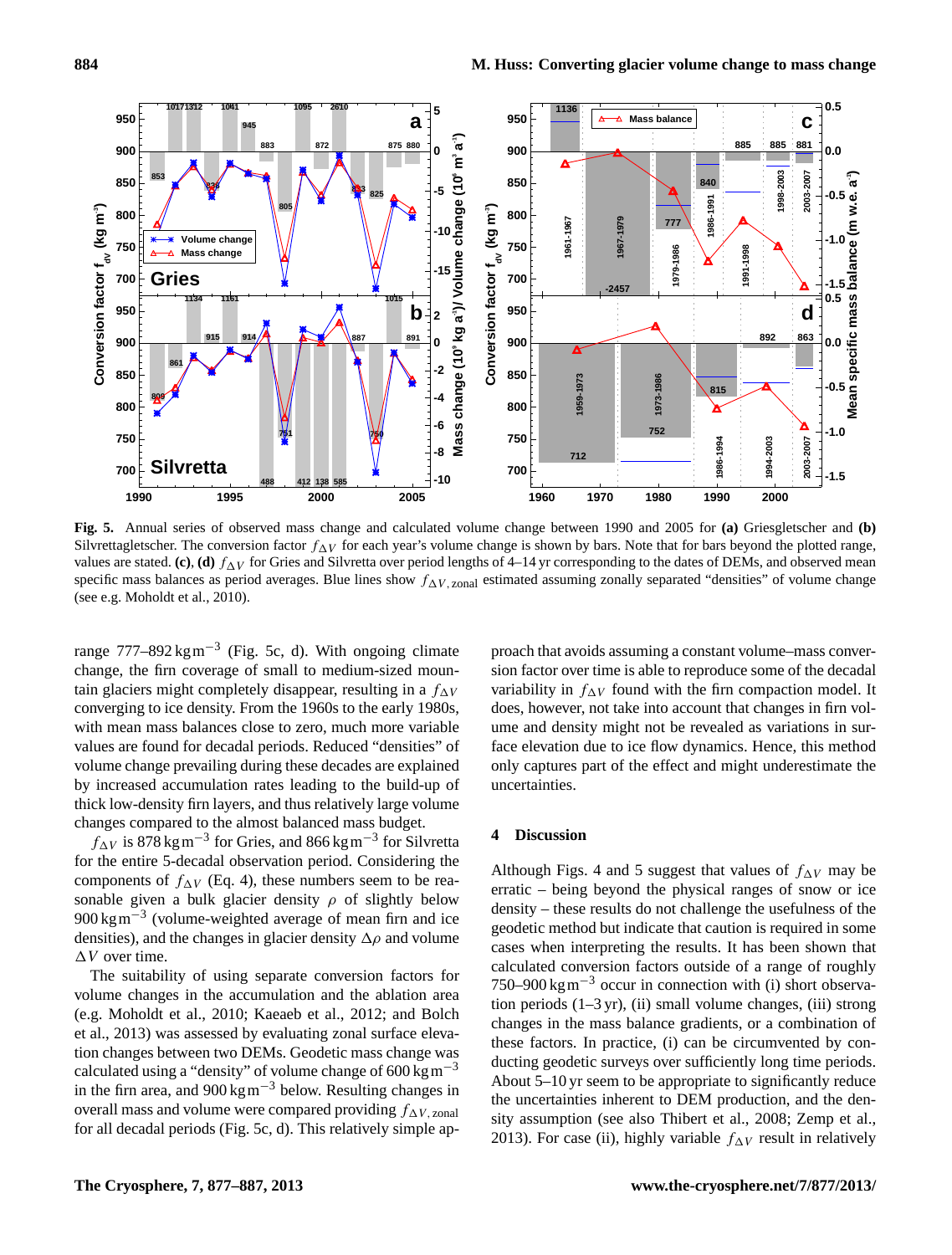# **M. Huss: Converting glacier volume change to mass change 885**

small absolute errors in calculated mass change as they occur in connection to an almost balanced mass budget (Fig. [5\)](#page-7-0). Significant changes in mass balance gradients (iii) with a limited magnitude of glacier mass loss/gain (Fig. [3c](#page-4-0)) are related to a major shift in climatic conditions. This particular case needs to be carefully addressed if there are hints that these constraints are met. By accounting for the three above restrictions in the application of the geodetic method, problems arising from an uncertain conversion factor can be tackled and be reduced to an acceptable level.

All evaluations presented in this paper refer to landterminating glaciers. Ice volume loss by calving is not included in the model and would require the explicit description of ice flow dynamics. General concepts, such as the dependence of  $f_{\Delta V}$  on the time period considered, and the high variability of the conversion factor for particular cases, are however assumed to be valid for marine-terminating glaciers as well.

Several sensitivity tests were performed to investigate the robustness of calculated  $f_{\Delta V}$  on changes in the synthetic glacier geometries and simplifications in the modelling of firn densification. The model was run with idealized mass balance forcing for all experiments (Fig. [3\)](#page-4-0). Differences in the computed conversion factor were compared to the "reference" results (shown in Fig. [4](#page-5-0) and Table [2\)](#page-6-0) and outcomes are discussed hereafter.

In a first experiment, additional synthetic glaciers were defined for analysing the dependence of  $f_{\Delta V}$  on glacier geometry: (1) the glacier with a constant width has a slope of 8° below half of its elevation range, and is steep (35°) in its upper reaches; (2) it is inclined by 35◦ in the ablation area, and 8◦ in the accumulation area; and (3) the width of the accumulation area is increased by a factor 5 relative to the ablation area (with a constant slope of 15°). The areaelevation distribution of the glacier has a small influence on  $f_{\Delta V}$ . Slightly higher average values were found for a glacier exhibiting a steep firn zone  $(+1 \text{ kg m}^{-3})$ , excluding Experiment III), and lower  $f_{\Delta V}$  is present for the glacier geometry with a steep ablation area  $(-18 \text{ kg m}^{-3})$ . Increasing the width of the accumulation area yields a difference in average  $f_{\Delta V}$ of  $-19$  kg m<sup>-3</sup>.

Assessing the performance and the suitability of the HL model for mountain glaciers is difficult due to the paucity of direct field evidence (the parameters of Eq. [\(5\)](#page-2-2) are poorly constrained). To test the impact of the approach to model firn compaction on calculated  $f_{\Delta V}$ , a simple linear firn density change with age fitted to the mean observed density profile was considered. Assuming a constant densification rate of 35 kgm<sup>-3</sup> a<sup>-1</sup> yields results for  $f_{\Delta V}$  that are lower by 15 kgm−<sup>3</sup> on average (excluding Experiment III) compared to the reference. Varying the initial firn density  $\rho_{\text{firm.0}}$  between the minimum and the maximum of the observed values (Table [1\)](#page-2-1) leads to changes in  $f_{\Delta V}$  of  $-31$  and  $+26$  kgm<sup>-3</sup>, respectively.

The sensitivity of  $f_{\Delta V}$  on the climate regime, i.e. the surface mass balance distribution, and potential changes in characteristic compaction rates with higher temperatures, was analysed (i) by reducing balance gradients by a factor 2 for all experiments, corresponding to more continental conditions, and (ii) by increasing the amount of refreezing  $RF(t)$ (Eq. [5\)](#page-2-2) by 100%. The approach to model  $f_{\Delta V}$  is relatively insensitive even to these major changes in firn compaction. For reduced mass balance gradients, the average conversion factor is  $10 \text{ kg m}^{-3}$  below the reference results (excluding Experiment III). Doubling the refreezing rate  $RF(t)$  causes an increase in average  $f_{\Delta V}$  by +20 kgm<sup>-3</sup>. More refreezing is expected in a warming climate for cold or polythermal glaciers (e.g. [Zdanowicz et al.,](#page-10-22) [2012\)](#page-10-22). For temperate mountain glaciers, higher temperatures will however rather reduce  $RF(t).$ 

The sensitivity tests indicate that calculated  $f_{\Delta V}$  is robust regarding glacier geometry, the approach to model firn densification, and the climatic regime (continental/maritime). The conversion factor for most sensitivity tests is slightly below the reference results, but shows the same temporal trends and remains in the range of  $700-900 \text{ kg m}^{-3}$ . The calculated average  $f_{\Delta V}$  for Experiment III is higher, in contrast, for some sensitivity runs as they generally yield lower compaction rates thus exaggerating the firn volume response to a given mass balance forcing. However, the simplified setting of the experiments cannot account for all influential processes present in nature. For example, densification due to refreezing is only modelled crudely although major changes in the firn density profile of polythermal glaciers due to this process have been reported related to ongoing climate change [\(Zdanowicz et al.,](#page-10-22) [2012\)](#page-10-22).

Besides the process of firn compaction that was explicitly modelled in this study, other effects can also influence the "density" of glacier volume change. [Fischer](#page-9-7) [\(2011\)](#page-9-7) describes the impact of opening and closure of crevasses on geodetic volume change in detail. If many crevasses are present, the bulk density of the entire ice body decreases. Changes in crevasse frequency over time might lead to a bias in the conversion of volume to mass. The importance of this effect also depends on the timing (snow coverage) and the spatial resolution of the geodetic survey. Although this process might affect  $f_{\Delta V}$ , its magnitude is difficult to quantify and needs to be addressed for each case individually.

#### **5 Conclusions**

The factor for converting glacier volume change to mass change is difficult to estimate and shows a considerable variability that affects the accuracy of the widely used geodetic method for the determination of glacier mass balance. Using an empirical firn compaction model adapted for mountain glaciers, the "density" of volume change was assessed for synthetic model glaciers with idealized climate forcing, and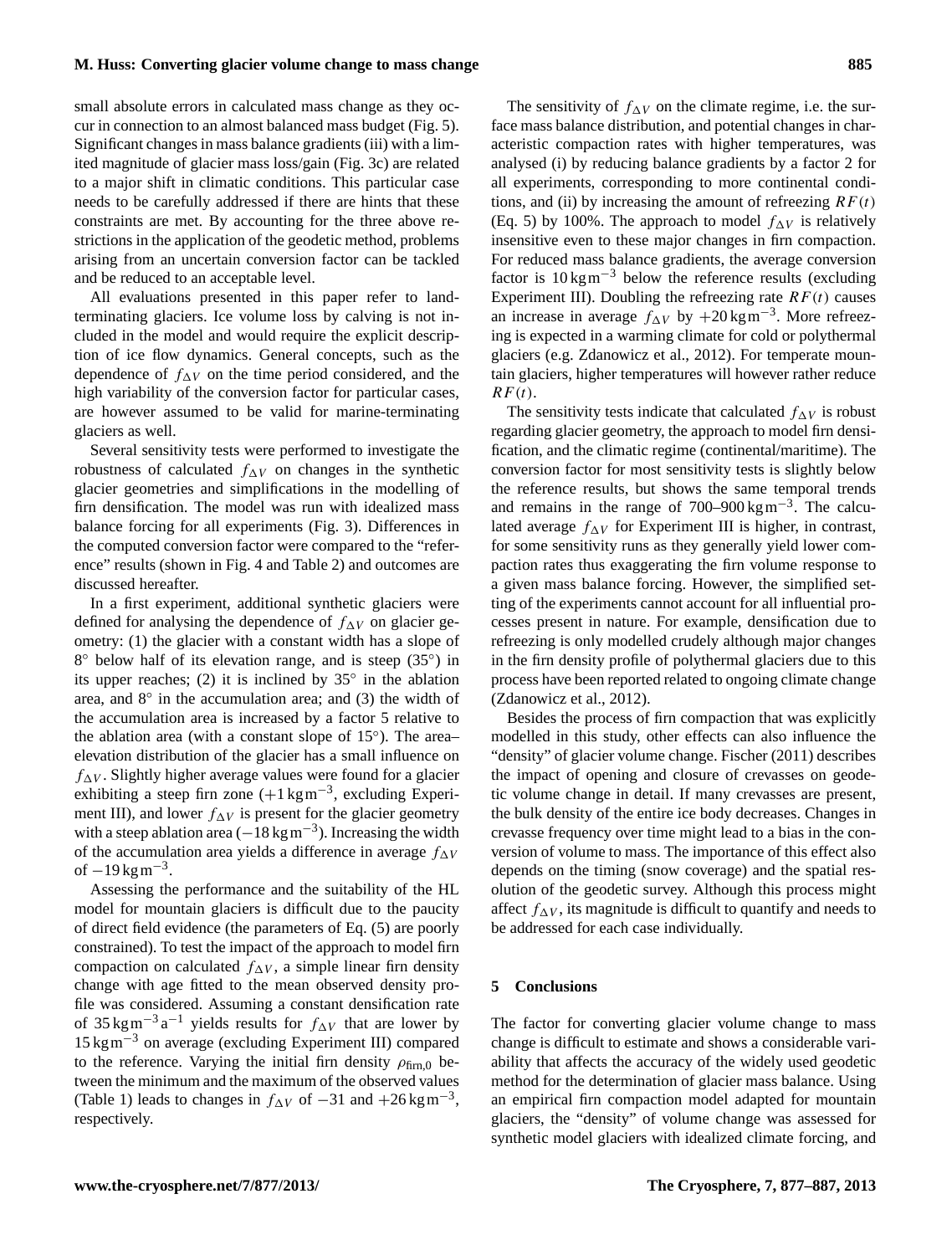# **886 M. Huss: Converting glacier volume change to mass change**

glaciers, J. Glaciol., 2, 319–323, 1954.

59, 138–148, 2007.

141–147, 2009.

71, 13–26, 2010.

Glaciol., 46, 145–149, 2007.

[doi:10.1002/grl.50270,](http://dx.doi.org/10.1002/grl.50270) 2013.

J. Glaciol., 50, 63–70, 2004.

doi[:10.5194/tc-5-107-2011,](http://dx.doi.org/10.5194/tc-5-107-2011) 2011.

<span id="page-9-14"></span>Arthern, R. and Wingham, D.: The natural fluctuations of firn densification and their effect on the geodetic determination of ice sheet mass balance, Climatic Change, 40, 605–624, 1998. Bader, H.: Sorge's law of densification of snow on high polar

<span id="page-9-3"></span><span id="page-9-0"></span>Bamber, J. L. and Rivera, A.: A review of remote sensing methods for glacier mass balance determination, Global Planet. Change,

<span id="page-9-5"></span>Bauder, A., Funk, M., and Huss, M.: Ice volume changes of selected glaciers in the Swiss Alps since the end of the 19th century, Ann.

<span id="page-9-8"></span>Bolch, T., Sandberg Sørensen, L., Simonsen, S. B., Mölg, N., Machguth, H., Rastner, P., and Paul, F.: Mass loss of Greenland's glaciers and ice caps 2003–2008 revealed from ICE-Sat laser altimetry data, Geophys. Res. Lett., 40, 875–881,

<span id="page-9-11"></span>Breili, K. and Rolstad, C.: Ground-based gravimetry for measuring small spatial-scale mass changes on glaciers, Ann. Glaciol., 50,

<span id="page-9-4"></span><span id="page-9-1"></span>Cogley, J. G.: Geodetic and direct mass balance measurements: comparison and joint analysis, Ann. Glaciol., 50, 96–100, 2009. Cox, L. H. and March, L. S.: Comparison of geodetic and glaciological mass-balance techniques, Gulkana Glacier, Alaska, USA,

<span id="page-9-15"></span><span id="page-9-6"></span>Cuffey, K. M. and Paterson, W. S. B.: The Physics of Glaciers, 4. edn., Butterworth-Heinemann, Oxford, 704 pp., 2010. Fischer, A.: Glaciers and climate change: Interpretation of 50 years of direct mass balance of Hintereisferner, Global Planet. Change,

<span id="page-9-7"></span>Fischer, A.: Comparison of direct and geodetic mass balances on a multi-annual time scale, The Cryosphere, 5, 107–124,

<span id="page-9-17"></span><span id="page-9-12"></span><span id="page-9-9"></span><span id="page-9-2"></span>Gardelle, J., Berthier, E., and Arnaud, Y.: Slight mass gain of Karakoram glaciers in the early twenty-first century, Nat.

for two long-term glacier monitoring programs. The conversion factor  $f_{\Delta V}$  is, in most cases, below the ice density which is used in numerous studies for calculating mass balance from geodetic volume change. The effect is relatively small, yielding a typical overestimate of mass change of roughly 2–15 %, but it is systematic, and thus needs to be accounted for. For observation periods of some years to several decades featuring significant changes in glacier volume, the density of volume change often lies in the range of  $780-880 \,\mathrm{kg \, m^{-3}}$ , both for positive and negative mass balances. For the particular case of strong changes in mass balance gradients together with limited mass gain/loss,  $f_{\Delta V}$  can however also be systematically higher than the ice density as opposite signs of elevation changes in the accumulation and the ablation area can compensate for each other in terms of volume. If short time intervals  $(1-3 \text{ yr})$  in a fluctuating mass balance signal are considered, and/or the volume changes over the observation period are small,  $f_{\Delta V}$  can show an erratic behavior and may assume values of 0–2000 kgm−<sup>3</sup> and beyond.

The findings of this study are in line with the simple assessment of  $f_{\Delta V}$  by [Sapiano et al.](#page-10-3) [\(1998\)](#page-10-3) but highlights the strong variability, the underlying processes and the problems inherent to assuming a constant factor to convert geodetic glacier volume change to mass change.  $f_{\Delta V} = 850 \pm$  $60 \text{ kg m}^{-3}$  is recommended in the case of periods longer than 5 yr, with stable mass balance gradients, the presence of a firn area, and volume changes significantly different from zero. The conversion factor can however strongly diverge from this mean value for particular conditions, and the density assumption might represent a significant component of uncertainty in geodetically determined mass balances that is larger than previously assumed.

*Acknowledgements.* This study was triggered by discussions at a WGMS organized workshop on the "measurement and uncertainty assessment of glacier mass balance" held at Tarfala, Sweden, in July 2012. M. Funk and M. Hoelzle provided helpful comments on an earlier version of the manuscript. Reviews by an anonymous reviewer and G. Moholdt contributed to the quality of the paper.

Edited by: M. Van den Broeke

### **References**

- <span id="page-9-19"></span>Abdalati, W., Krabill, W., Frederick, E., Manizade, S., Martin, C., Sonntag, J., Swift, R., Thomas, R., Yungel, J., and Koerner, R.: Elevation changes of ice caps in the Canadian Arctic Archipelago, J. Geophys. Res., 109, F04007, doi[:10.1029/2003JF000045,](http://dx.doi.org/10.1029/2003JF000045) 2005.
- <span id="page-9-16"></span><span id="page-9-10"></span>Abermann, J., Fischer, A., Lambrecht, A., and Geist, T.: On the potential of very high-resolution repeat DEMs in glacial and periglacial environments, The Cryosphere, 4, 53–65, doi[:10.5194/tc-4-53-2010,](http://dx.doi.org/10.5194/tc-4-53-2010) 2010.
- <span id="page-9-18"></span>Ambach, W. and Eisner, H.: Analysis of a 20 m firn pit on the Kesselwandferner (Ötztal Alps), J. Glaciol., 6, 223–231, 1966.
- <span id="page-9-13"></span>Geosci., 5, 322–325, doi[:10.1038/ngeo1450,](http://dx.doi.org/10.1038/ngeo1450) 2012.
	- Glaciological Reports: The Swiss Glaciers, 1958/59–2006/07, No. 80–128, Yearbooks of the Cryospheric Commission of the Swiss Academy of Sciences (SCNAT), Laboratory of Hydraulics, Hydrology and Glaciology (VAW) of ETH Zürich, 1960–2011.
	- Greuell, J. and Oerlemans, J.: The evolution of the englacial temperature distribution in the superimposed ice zone of a polar ice cap during a summer season, in: Proceedings of the Symposium on glacier fluctuations and climatic change, edited by: Oerlemans, J., Kluwer Academic Publishers, Dordrecht, 289–304, 1989.
	- He, Y., Yao, T., Theakstone, W., Cheng, G., Yang, M., and Chen, T.: Recent climatic significance of chemical signals in a shallow firn core from an alpine glacier in the South-Asia monsoon region, J. Asian Earth Sci., 20, 289–296, 2002.
	- Helsen, M. M., van den Broeke, M. R., van de Wal, R. S. W., van de Berg, W. J., van Meijgaard, E., Davis, C. H., Li, Y., and Goodwin, I.: Elevation changes in Antarctica mainly determined by accumulation variability, Science, 320, 1626–1629, doi[:10.1126/science.1153894,](http://dx.doi.org/10.1126/science.1153894) 2008.
	- Herron, M. M. and Langway, C. C.: Firn densification: an empirical model, J. Glaciol., 25, 373–385, 1980.
	- Hooke, R., Gould, J., and Brzozowski, J.: Near-surface temperatures near and below the equilibrium line on polar and subpolar glaciers, Zeitschrift für Gletscherkunde und Glazialgeologie, 19,